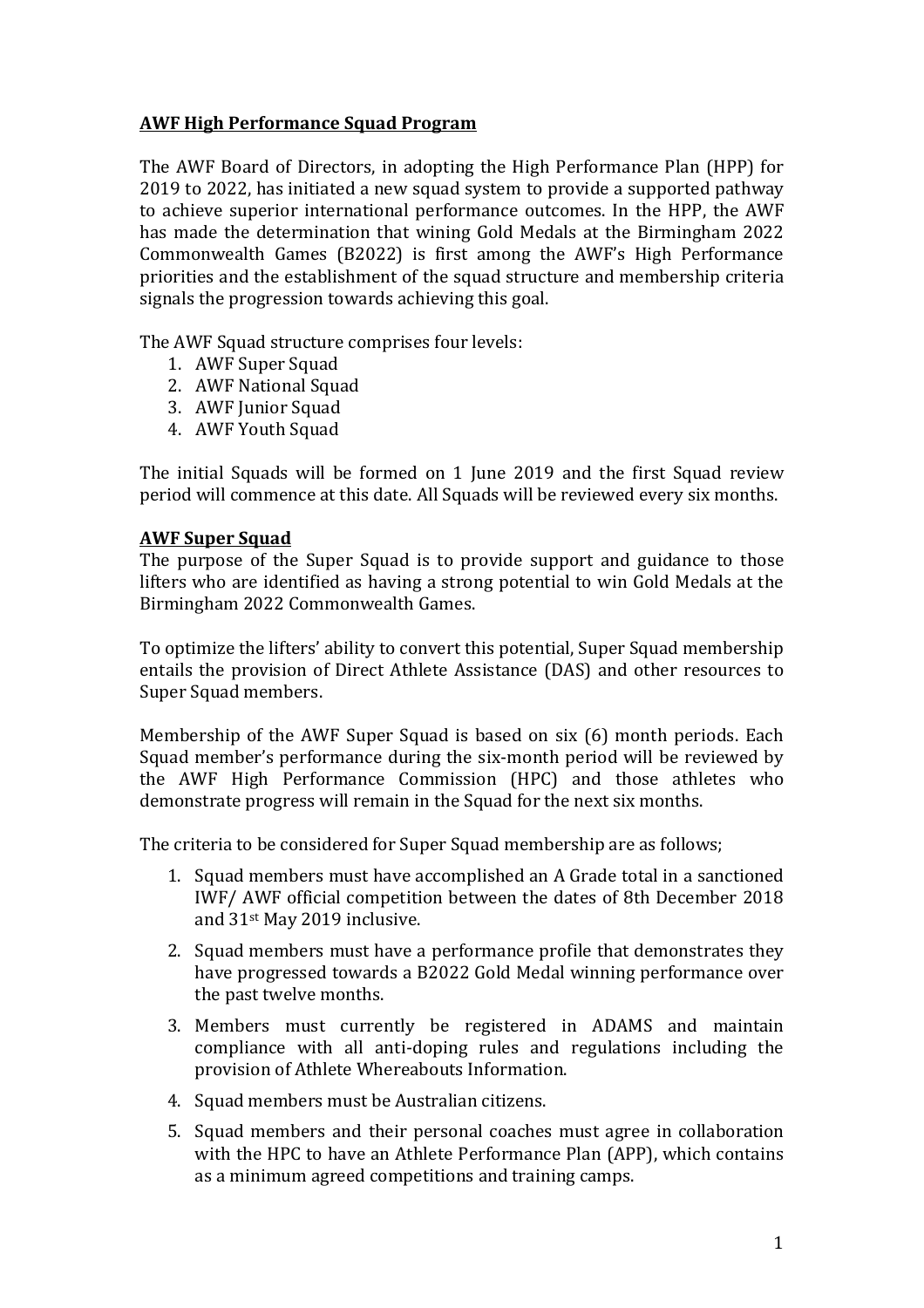- 6. Squad members must attend AWF Training Camps.
- 7. Squad members must take part the Athlete Monitoring System (AMS).
- 8. Squad members must agree to participate in CGA/AOC/AWF/OWF/IWF promotional activities if required.
- 9. Squad members must agree to immediately inform the HPC of any injuries or other health problems as soon as they occur.
- 10.Squad members must sign the AWF Athlete and Team Agreements.

### Benefits of Super Squad Membership

Squad members will receive \$1000 per month in Direct Athlete Assistance (DAS).

Whilst a member of the Super Squad, if a lifter improves their best Total within the six-month membership period, they will receive a \$250 bonus.

Squad members who set a National Senior record for Snatch and/or C&J and/or Total in recognized IWF or AWF official competitions will receive a \$100 bonus for each type of record, i.e. 3 bonus payments maximum/competition. If the records are accomplished in international competition the bonus will increase to \$150.

# Other

If a Squad member does not achieve progression in performance over the 6 month squad membership period, DAS payments may cease. Before making such a determination, the HPC may consider the athlete's injury status.

Where the AWF applies funding to an AWF Team, Super Squad members who are selected in that team may be eligible to receive funding. Non-acceptance of Squad membership will not affect an athlete's selection for national teams but may affect their eligibility to receive funding from the AWF.

All Super Squad members will co-operate with State High Performance coordinators and the AWF High Performance Commission.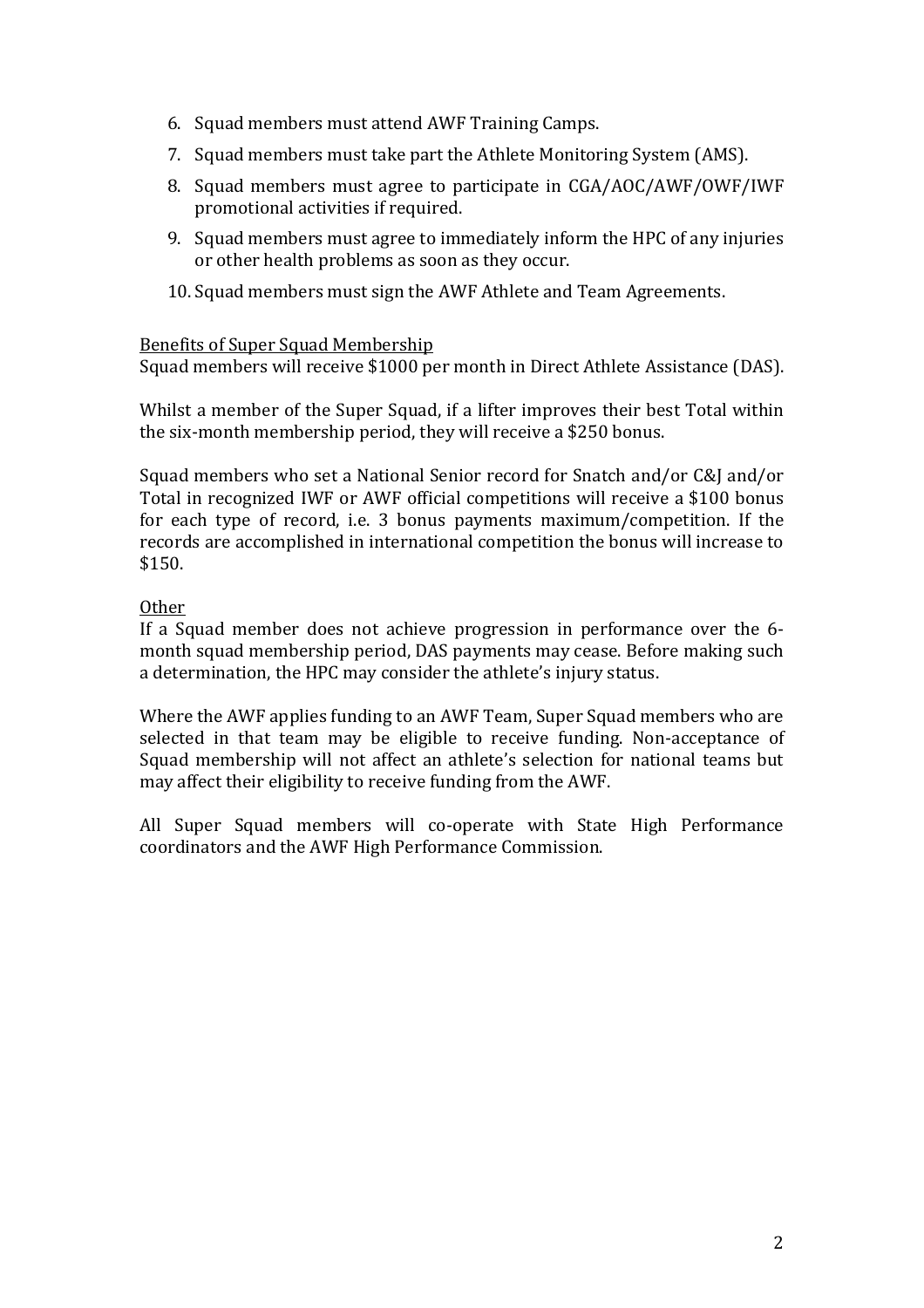# **AWF National Squad**

The purpose of the National Squad is to provide support and guidance to those lifters who are identified as having a strong potential to represent Australia at the Birmingham 2022 Commonwealth Games (B2022).

To optimize the lifters' ability to convert this potential, squad membership entails the provision of resources to National Squad members.

Membership of the AWF National Squad is based on six (6) month periods. Each Squad member's performance during the six-month period will be reviewed by the AWF High Performance Commission (HPC) and those athletes who demonstrate progress will remain in the Squad for the next six months. The criteria to be considered for National Squad membership are as follows;

- 1. Squad members must have achieved as a minimum a B Grade total in a sanctioned IWF or AWF competition within the period of 8th December 2018 and 31st May 2019, inclusive.
- 2. Squad members must have a performance profile that demonstrates they have progressed towards a B2022 gold medal winning performance over the past twelve months.
- 3. Squad members must be registered in ADAMS and maintain compliance with all anti-doping rules and regulations including the provision of Athlete Whereabouts Information.
- 4. Squad members must be Australian citizens.
- 5. Squad members and their personal coaches will agree in collaboration with the HPC to have an Athlete Performance Plan (APP), which contains as a minimum agreed competitions and training camps.
- 6. Squad members must take part the Athlete Monitoring System (AMS).
- 7. Squad members must agree to participate in AWF Training Camps.
- 8. Squad members will agree to participate in CGA/AOC/AWF/OWF/IWF promotional activities if required.
- 9. Squad members agree to immediately inform the HPC of any injuries or other health problems as soon as they occur.
- 10.Squad members must sign the AWF Athlete and Team Agreements.
- 11.Squad members will agree to co-operate with State High Performance coordinators and the AWF High Performance Commission.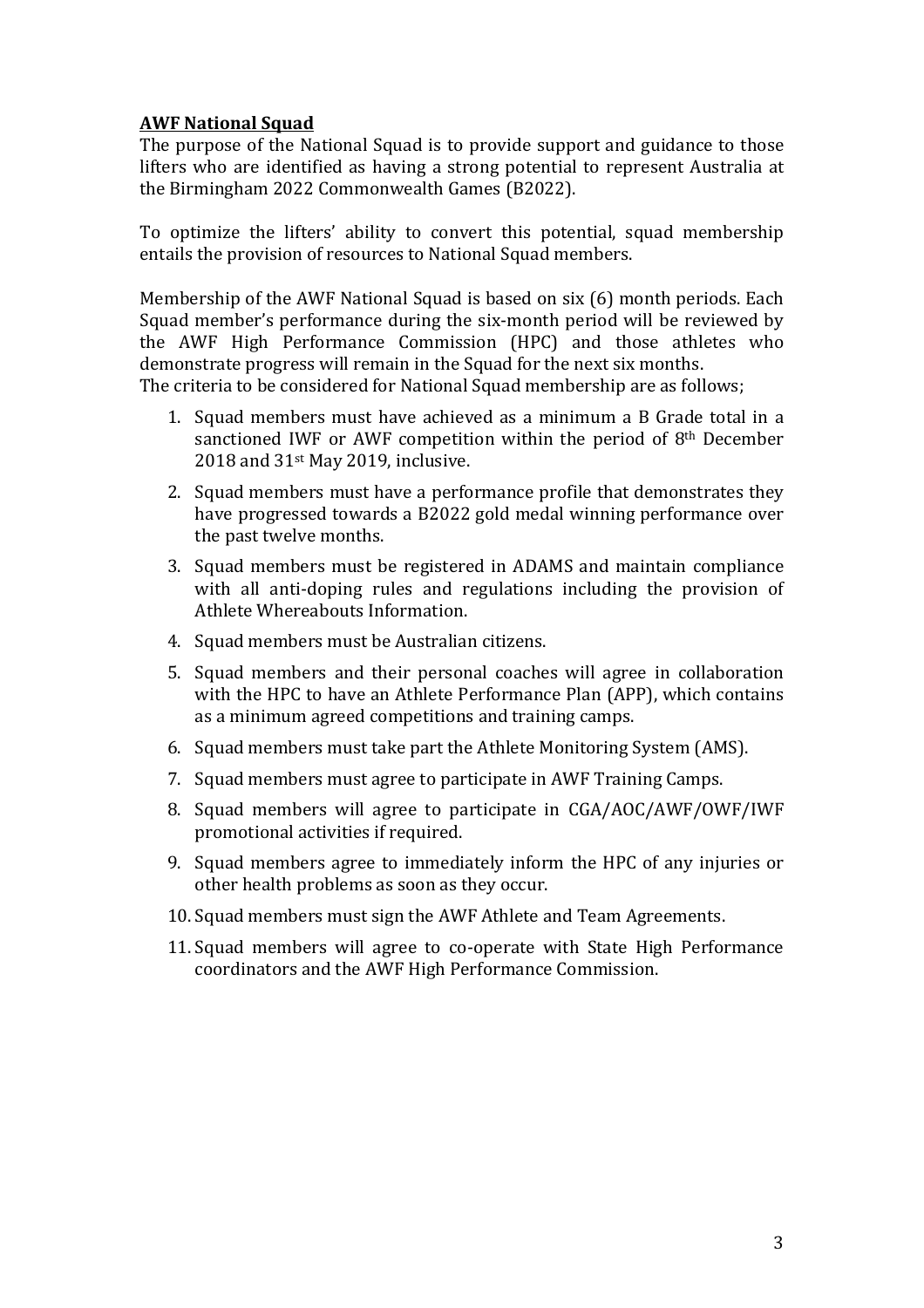### Benefits of National Squad Membership

During membership of the National Squad, if a lifter improves their best Total in an official competition they will receive a \$100 bonus – one Total bonus payment per competition maximum.

National Squad members who set new national records for Snatch and/or C&J and/or Total will receive a \$50 bonus – 3 bonus payments per competition maximum. If they accomplish these records in an international competition the bonus will increase to \$100/record.

#### Other

Where the AWF applies funding to an AWF Team, National Squad members who are selected in that team may be eligible to receive funding. Non-acceptance of Squad membership will not affect an athlete's selection for national teams but may affect their eligibility to receive funding from the AWF.

National Squad members can be promoted to the AWF Super Squad if they achieve an A-Grade performance in a recognized IWF/OWF/AWF official competition.

Lifters who attain a B-Grade performance in a recognized IWF or AWF official competition at any time may be invited to become a member of the National Squad.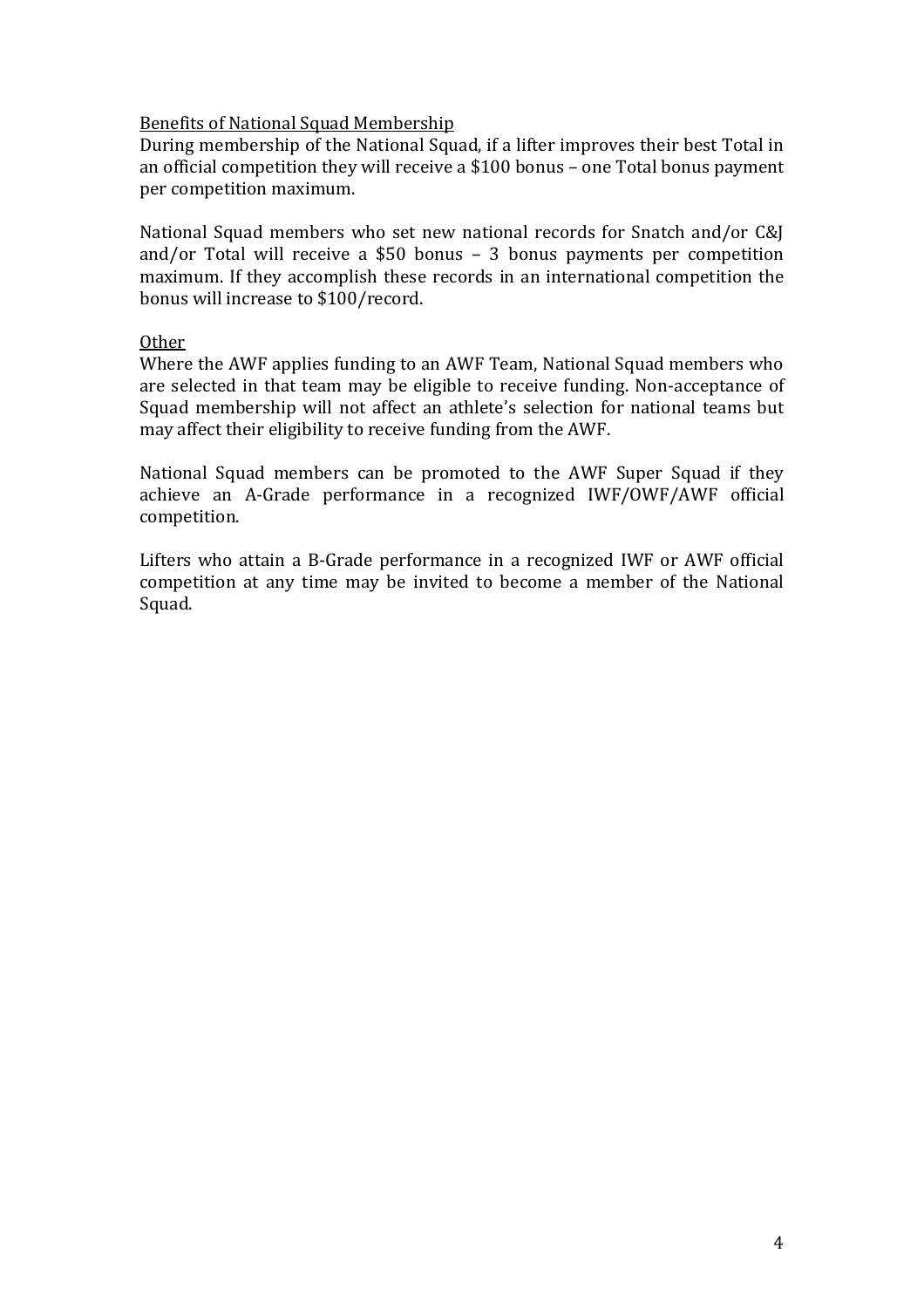# **AWF Junior Squad**

The purpose of the AWF Junior Squad is to provide support and guidance to talented and developing junior weightlifters who are identified as having a strong potential to progress and become members of the Australian National Senior Team.

As part of the progression, Junior Squad members are expected to represent the AWF in international junior competition. The level of representation in international competition will be determined by the athletes' achievement of the established AWF Qualifying Standards. i.e. Junior World Championships = C Grade, Continental Junior Champs = D Grade, etc.

Membership of the AWF Junior Squad is based on six (6) month periods. Each Squad member's performance during the six-month period will be reviewed by the AWF High Performance Commission (HPC) and those athletes who demonstrate progress will remain in the Squad for the next six months. Athletes who do not demonstrate progressive performance will be removed from the Squad.

The criteria to be considered for Junior Squad membership are as follows:

- 1. Squad members must have accomplished as a minimum a D Grade Total in a sanctioned AWF competition during the initial period of  $1<sup>st</sup>$  January 2019 to 31st May 2019.
- 2. Squad members must have a performance profile that demonstrates improvement in performance over the last 6 months.
- 3. Squad members must be Australian Citizens.
- 4. Squad members must be ADAMS compliant.
- 5. Squad members must agree to participate in AWF training camps.
- 6. Squad members must take part in the Athlete Monitoring System (AMS).
- 7. Squad members and their personal coaches must follow an Athlete Performance Plan (APP) devised in collaboration with the HPC, which contains as a minimum, agreed competitions and training camps.
- 8. Squad members must agree to inform the HPC and/or State Coordinators of any injuries or other health problems as soon as they occur.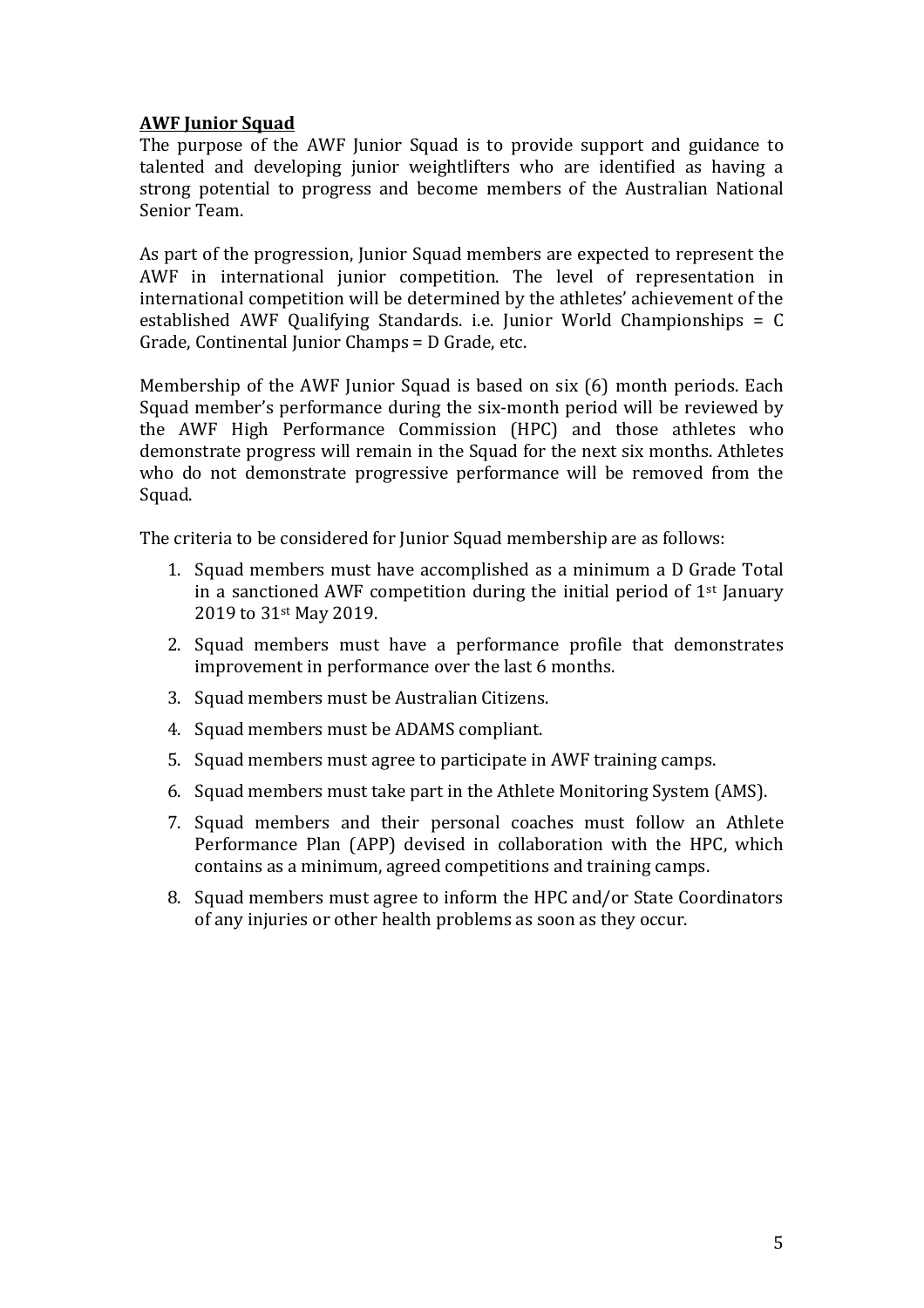### Benefits of Junior Squad Membership

During membership of the Junior Squad, if a lifter improves their best Total in an official competition they will receive a \$50 bonus – one Total bonus payment per competition maximum.

If a Junior Squad member sets a new national Junior record in Snatch and/or C&J and /or Total in an AWF sanctioned event, they will receive a \$25 bonus – 3 bonus payments per competition maximum. If they accomplish these results in an international competition, then the bonus will increase to \$50/record.

#### Other

Where the AWF applies funding to an AWF Team, Squad members who are selected in that team may be eligible to receive funding. Non-acceptance of Squad membership will not affect an athlete's selection for national teams but may affect their eligibility to receive funding from the AWF.

Junior lifters who accomplish a D Grade Total in a sanctioned AWF event may be invited to become a member of the Junior Squad.

Once a Junior Squad member moves on into their 21st year of birth, or progresses to membership of a higher AWF Squad, then they will cease to be a member of the Junior Squad.